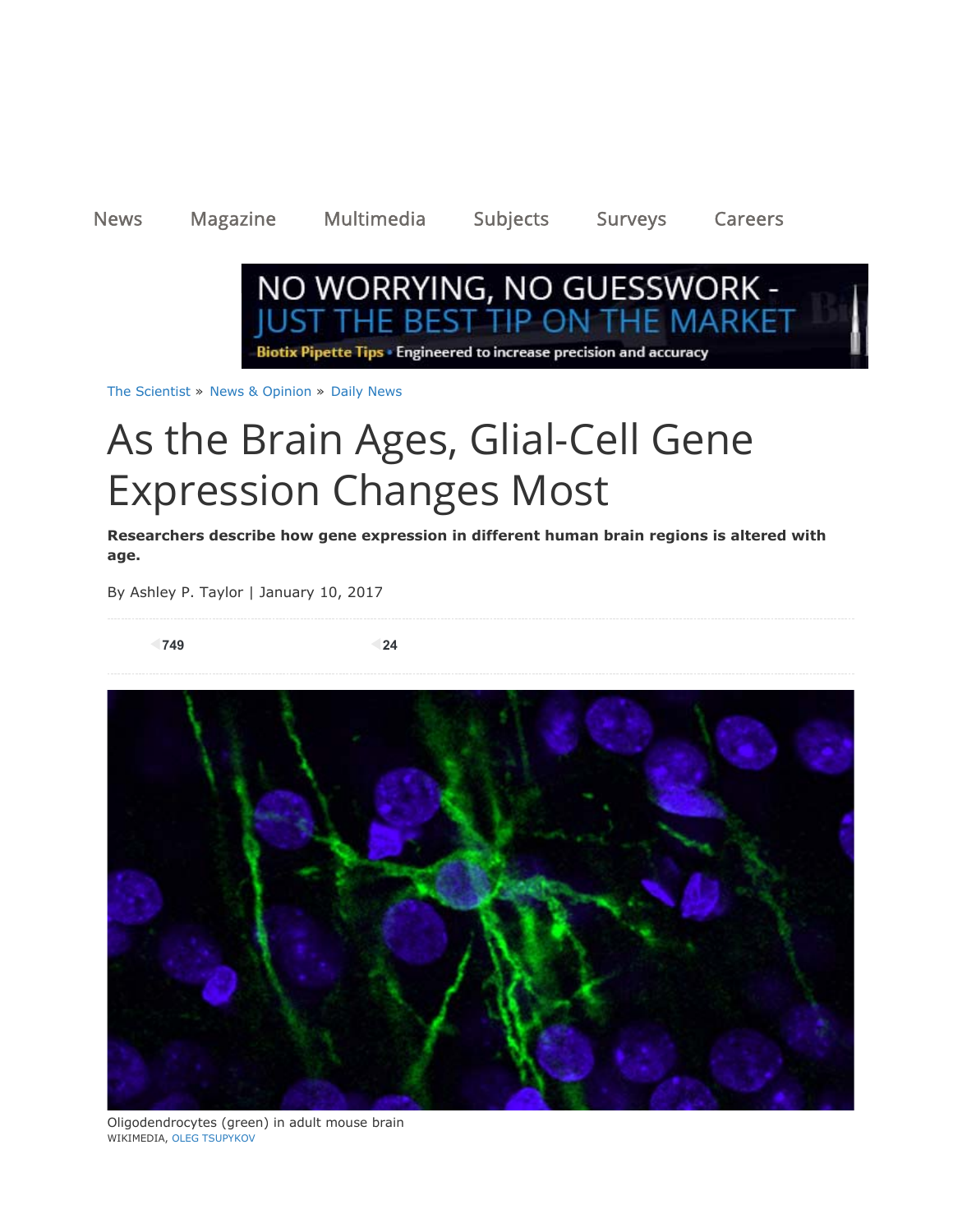Neurodegenerative diseases are often associated with aging. To learn what happens within the aging brain and potentially gain information relevant to human health, researchers examined gene-expression patterns in postmortem brain samples. Overall, the researchers found, gene expression of glial cells changed more with age than did that of neurons. These gene-expression changes were most significant in the hippocampus and substantia nigra, regions damaged in Alzheimer's and Parkinson's diseases, respectively, according to the study published today (January 10) in *Cell Reports*.

"Typically we have concentrated on neurons for studies of dementia, as they are the cells involved in brain processing and memories. [This] study demonstrates that glia are likely to be equally important," study coauthors Jernej Ule and Rickie Patani of the Francis Crick Institute and University College London wrote in an email to *The Scientist*.

### See "Into the Limelight"

"The authors' effort in this comprehensive work is a 'genomic tour de force,' showing that, overall, nonneuronal cells undergo gene expression changes at a larger scale than previously thought in aging," Andras Lakatos, a neuroscientist at the University of Cambridge, U.K., who was not involved in the study, wrote in an email. "This finding puts glial cells again at the center stage of functional importance in neurodegenerative conditions in which aging carries a proven risk."

Previously, scientists had produced conflicting results about how populations of glial cells—including astrocytes, which feed neurons; microglia, the brain's immune cells; and oligodendrocytes, which form myelin sheaths—change as the brain ages. According to the authors, the present study, which used array-based gene–expression data and tissue samples from the UK Brain Expression Consortium and the North American Gene Expression Consortium, represents the largest analysis of aging and gene expression in the human brain.

The researchers examined gene-expression data from 10 brain regions of 480 brain samples from people who died at ages ranging from 16 to 106 and who had not been diagnosed with neurodegenerative disease. Based on previous data about the genes expressed by different cell types, the team sorted the expressed genes into those specific to neurons and those specific to glia. Gene expression changed to a greater extent with age in glial cells than in neurons, the researchers found. Generally, neuron- and oligodendrocyte-specific genes showed decreased expression with age, while the expression of microgliaspecific genes increased with age. The expression changes of astrocyte-specific genes was more complex—increasing with age in some brain areas and decreasing with age in others.

To determine whether age-related changes in neuronal and glial cell numbers affected gene expression results, the researchers used imaging to count various cell types in tissue samples from the frontal cortices of young and older brains. Consistent with the gene-expression results, the number of oligodendrocytes decreased with age. The number of large neurons also decreased with age. The researchers concluded that the gene-expression changes in neurons and oligodendrocytes are attributable both to changes in cell number and to expression levels in individual cells.

The expression of glial cell–specific genes was a better predictor of age than that of neurons, the researchers found, underscoring the relevance of non-neuronal cells to aging. As people aged, the gene expression patterns of glial cells in different brain regions became more and more similar, as if the glial cells were losing their region-based identities, the authors noted.

"Glial cells appear to have something of an identity crisis as we age, as their expression patterns become more similar across the brain," Ule and Patani wrote.

This effect was strongest in the hippocampus and substantia nigra. "For example, the oligodendrocytespecific genes are expressed in very different pattern[s] for these two regions in young brain, but in the old brain they gain a similar pattern," the coauthors noted.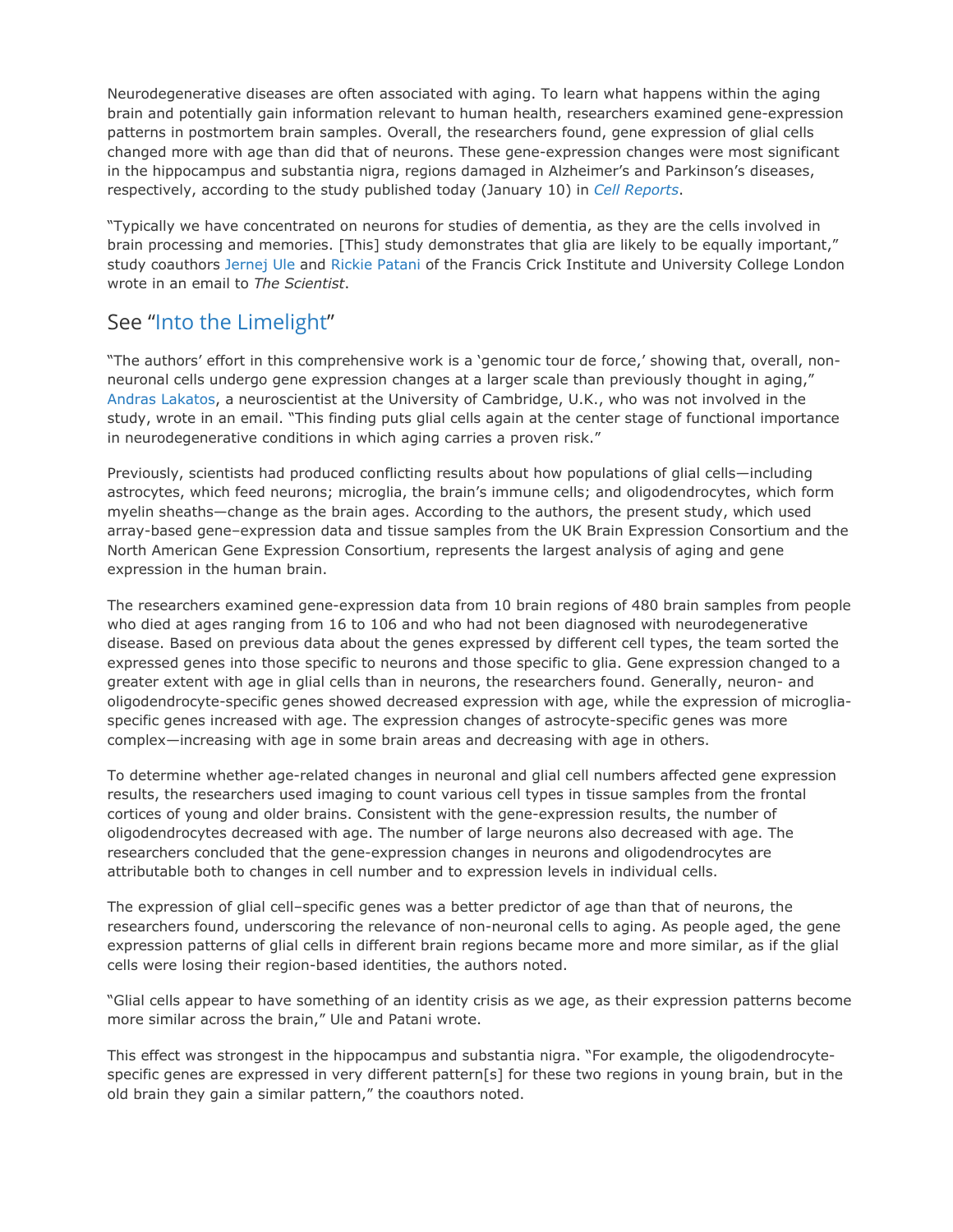"This work reveals novel spatially regulated events occurring solely in abundant glial subtypes, such as astrocytes and oligodendrocytes, providing further pioneering insights and possible explanations as to why Alzheimer's disease or Parkinson's disease affect specific brain regions at its onset," wrote Lakatos.

Overall, said Ule and Patani, the results of this study suggest that "scientists should put greater focus on the interactions of neurons with glia in future studies of Alzheimer's and Parkinson's disease."

#### **L. Soreq et al., "Major shifts in glial regional identity are a transcriptional hallmark of human brain aging,"** *Cell Reports,* **doi:10.1016/j.celrep.2016.12.011, 2017.**

#### Tags

Parkinson's disease, neuroscience, glial cells, glia, genetics & genomics, gene expression analysis, gene expression and Alzheimer's Disease

| 749                  | 24                                                                                                                                                                                                                                                                                                                                                                                                                                                                            |
|----------------------|-------------------------------------------------------------------------------------------------------------------------------------------------------------------------------------------------------------------------------------------------------------------------------------------------------------------------------------------------------------------------------------------------------------------------------------------------------------------------------|
| Add a Comment        |                                                                                                                                                                                                                                                                                                                                                                                                                                                                               |
| You                  | Sign In with your LabX Media Group Passport to leave a<br>comment<br>Not a member? Register Now!                                                                                                                                                                                                                                                                                                                                                                              |
| Comments             |                                                                                                                                                                                                                                                                                                                                                                                                                                                                               |
| wctopp<br>Posts: 103 | January 11, 2017<br>These things have got to be involved somehow in memory storage.<br>Wikipedia tells us that glial cells are "non-neuronal cells that<br>maintain homeostasis, form myelin, and provide support<br>and protection for neurons in the central and peripheral<br>nervous systems." There's ten of these for every nerve<br>cell. Evolution wouldn't have wasted a chance to make<br>better use of them. Modulating synapses or whatever.<br>Sign in to Report |
|                      |                                                                                                                                                                                                                                                                                                                                                                                                                                                                               |